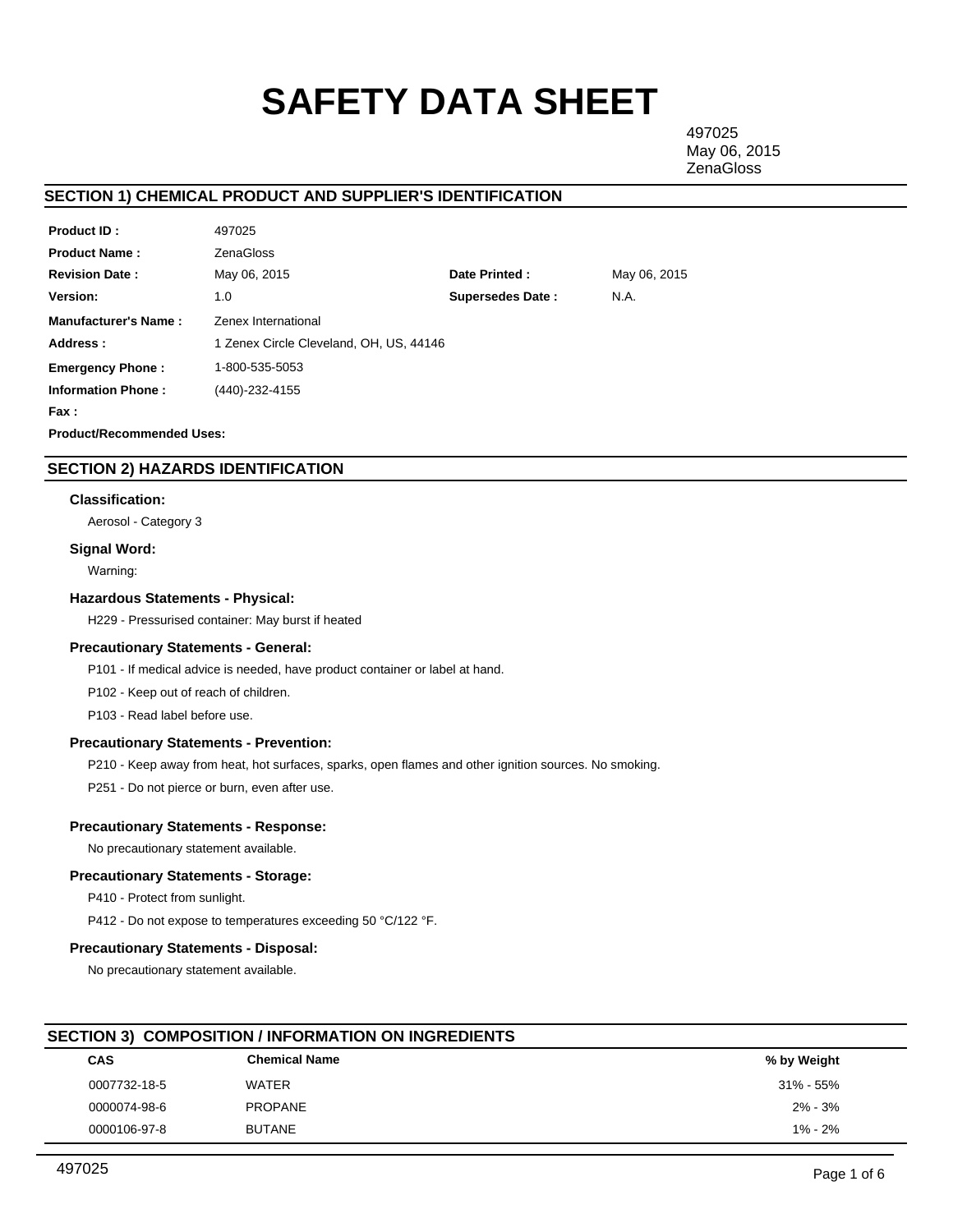#### **Inhalation:**

Remove source of exposure or move person to fresh air and keep comfortable for breathing.

If exposed/feel unwell/concerned: Call a POISON CENTER/doctor.

Eliminate all ignition sources if safe to do so.

#### **Eye Contact:**

Remove source of exposure or move person to fresh air. Rinse eyes cautiously with lukewarm, gently flowing water for several minutes, while holding the eyelids open. Remove contact lenses, if present and easy to do. Continue rinsing for a duration of 15-20 minutes. Take care not to rinse contaminated water into the unaffected eye or onto the face. If eye irritation persists: Get medical advice/attention.

#### **Skin Contact:**

Take off immediately all contaminated clothing, shoes and leather goods (e.g. watchbands, belts). Gently blot or brush away excess product. Wash with plenty of lukewarm, gently flowing water for a duration of 15-20 minutes. Call a POISON CENTER/doctor if you feel unwell. Store contaminated clothing under water and wash before reuse or discard.

## **Ingestion:**

Rinse mouth. Do NOT induce vomiting. Immediately call a POISON CENTER/doctor. If vomiting occurs naturally, lie on your side, in the recovery position.

Never give anything by mouth to an unconscious or convulsing victim. Keep person warm and quiet.

## **SECTION 5) FIRE-FIGHTING MEASURES**

## **Suitable Extinguishing Media:**

Use water, fog, dry chemical, or carbon dioxide. Carbon dioxide can displace oxygen. Use caution when applying carbon dioxide in confined spaces. Simultaneous use of foam and water on the same surface is to be avoided as water destroys the foam.

## **Unsuitable Extinguishing Media:**

Water may be ineffective but can be used to cool containers exposed to heat or flame.

#### **Specific Hazards in Case of Fire:**

Contents under pressure. Keep away from ignition sources and open flames. Exposure of containers to extreme heat and flames can cause them to rupture often with violent force.

Aerosol cans may rupture when heated. Heated cans may burst.

In fire, will decompose to carbon dioxide, carbon monoxide

#### **Fire-Fighting Procedures:**

Isolate immediate hazard area and keep unauthorized personnel out. Stop spill/release if it can be done safely. Move undamaged containers from immediate hazard area if it can be done safely. Water spray may be useful in minimizing or dispersing vapors and to protect personnel.

Dispose of fire debris and contaminated extinguishing water in accordance with official regulations.

#### **Special Protective Actions:**

Wear protective pressure self-contained breathing apparatus (SCBA)and full turnout gear.

Care should always be exercised in dust/mist areas.

## **SECTION 6) ACCIDENTAL RELEASE MEASURES**

#### **Emergency Procedure:**

Flammable/combustible material.

ELIMINATE all ignition sources (no smoking, flares, sparks, or flames in immediate area). Stay upwind; keep out of low areas. Immediately turn off or isolate any source of ignition. Keep unnecessary people away; isolate hazard area and deny entry. Do not touch or walk through spilled material. Clean up immediately. Use absorbent sweeping compound to soak up material and put into suitable container for proper disposal.

## **Recommended Equipment:**

Positive pressure, full-face piece self-contained breathing apparatus(SCBA), or positive pressure supplied air respirator with escape SCBA (NIOSH approved).

## **Personal Precautions:**

ELIMINATE all ignition sources (no smoking, flares, sparks, or flames in immediate area). Use explosion proof equipment. Avoid breathing vapor. Avoid contact with skin, eye or clothing. Do not touch damaged containers or spilled materials unless wearing appropriate protective clothing.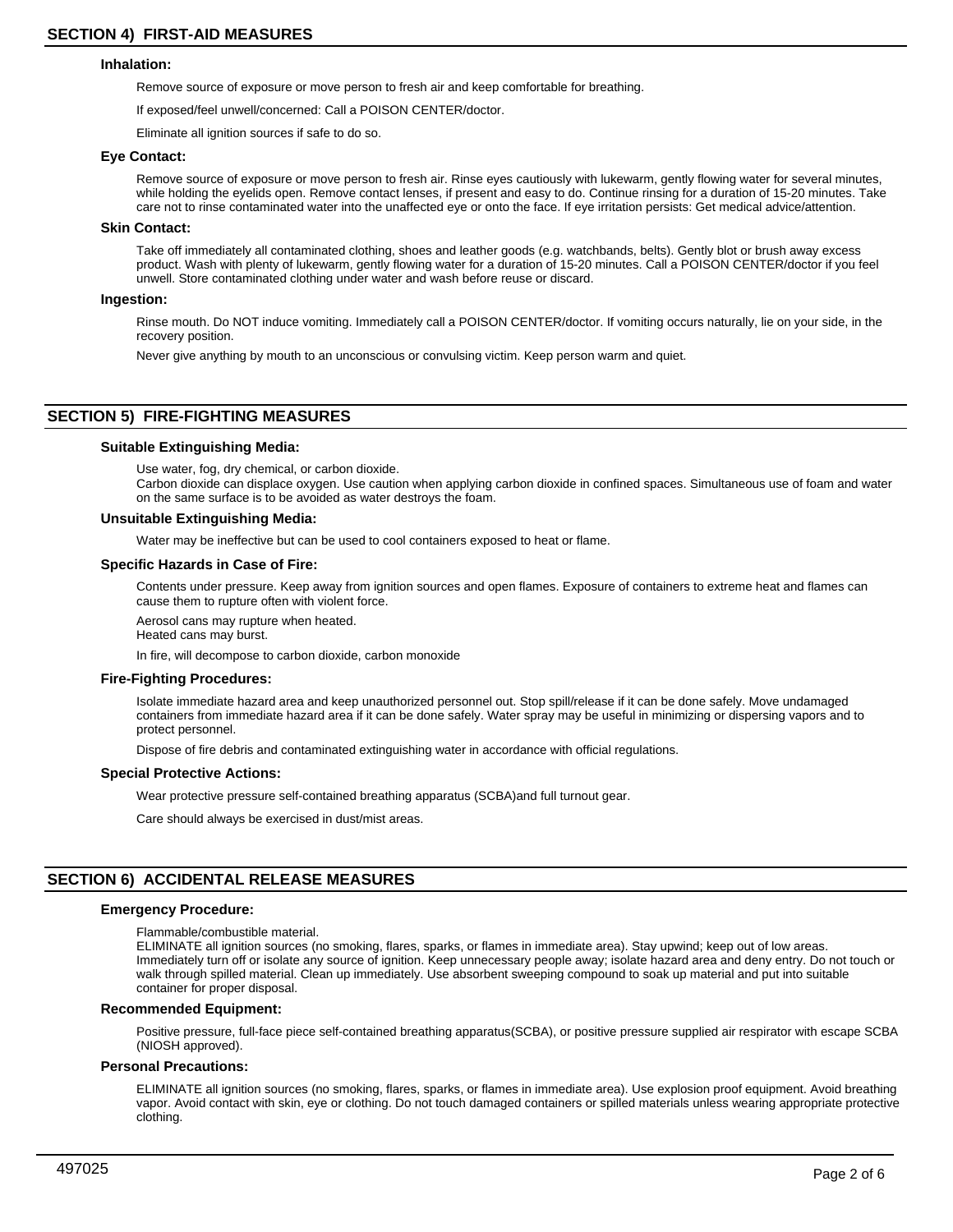## **Environmental Precautions:**

Stop spill/release if it can be done safely. Prevent spilled material from entering sewers, storm drains, other unauthorized drainage systems and natural waterways by using sand, earth, or other appropriate barriers.

## **SECTION 7) HANDLING AND STORAGE**

#### **General:**

For industrial and institutional use only. For use by trained personnel only. Keep away from children. Wash hands after use. Do not get in eyes, on skin or on clothing. Do not breathe vapors or mists. Use good personal hygiene practices. Eating, drinking and smoking in work areas is prohibited. Remove contaminated clothing and protective equipment before entering eating areas. Eyewash stations and showers should be available in areas where this material is used and stored. **Ventilation Requirements:**

#### Use only with adequate ventilation to control air contaminants to their exposure limits. The use of local ventilation is recommended to control emissions near the source.

## **Storage Room Requirements:**

Keep container(s) tightly closed and properly labeled. Store in cool, dry, well-ventilated areas away from heat, direct sunlight and incompatibilities. Store in approved containers and protect against physical damage. Keep containers securely sealed when not in use. Indoor storage should meet OSHA standards and appropriate fire codes. Containers that have been opened must be carefully resealed to prevent leakage. Empty container retain residue and may be dangerous.

Do not cut, drill, grind, weld, or perform similar operations on or near containers. Do not pressurize containers to empty them. Ground all structures, transfer containers and equipment to conform to the national electrical code. Use procedures that prevent static electrical sparks. Static electricity may accumulate and create a fire hazard.

Store at temperatures below 120°F.

# **SECTION 8) EXPOSURE CONTROLS, PERSONAL PROTECTION**

## **Eye Protection:**

Chemical goggles, safety glasses with side shields or vented/splash proof goggles. Contact lenses may absorb irritants. Particles may adhere to lenses and cause corneal damage.

## **Skin Protection:**

Wear gloves, long sleeved shirt, long pants and other protective clothing as required to minimize skin contact.

Use of gloves approved to relevant standards made from the following materials may provide suitable chemical protection: PVC, neoprene or nitrile rubber gloves. Suitability and durability of a glove is dependent on usage, e.g. frequency and duration of contact, chemical resistance of glove material, glove thickness, dexterity. Always seek advice from glove suppliers. Contaminated gloves should be replaced. Chemical-resistant clothing is recommended to avoid prolonged contact. Avoid unnecessary skin contact.

## **Respiratory Protection:**

If engineering controls do not maintain airborne concentrations to a level which is adequate to protect worker, a respiratory protection program that meets or is equivalent to OSHA 29 CFR 1910.134 and ANSI Z88.2 should be followed. Check with respiratory protective equipment suppliers. Where air-filtering respirators are suitable, select an appropriate combination of mask and filter. Select a filter suitable for combined particulate/organic gases and vapors.

When spraying more than one half can continuously or more than one can consecutively, use NIOSH approved respirator.

| <b>Chemical Name</b> | OSHA<br>TWA<br>(ppm) | <b>OSHA</b><br>TWA<br>(mg/m3) | <b>OSHA</b><br><b>STEL</b><br>(ppm) | OSHA<br>STEL<br>(mg/m3) | OSHA-<br>Tables-<br>Z1,2,3 | <b>OSHA</b><br>Carcinogen | OSHA<br><b>Skin</b><br>designation | <b>NIOSH</b><br><b>TWA</b><br>(ppm) | <b>NIOSH</b><br>TWA<br>(mg/m3) | <b>NIOSH</b><br>STEL<br>(ppm) | <b>NIOSH</b><br><b>STEL</b><br>(mg/m3) | <b>NIOSH</b><br>Carcinogen |
|----------------------|----------------------|-------------------------------|-------------------------------------|-------------------------|----------------------------|---------------------------|------------------------------------|-------------------------------------|--------------------------------|-------------------------------|----------------------------------------|----------------------------|
| <b>BUTANE</b>        |                      |                               |                                     |                         |                            |                           |                                    | 800                                 | 1900                           |                               |                                        |                            |
| <b>PROPANE</b>       | 1000                 | 1800                          |                                     |                         |                            |                           |                                    | 1000                                | 1800                           |                               |                                        |                            |

| <b>Chemical Name</b> | <b>ACGIH</b> | ACGIH   | <b>ACGIH</b> | ACGIH   |
|----------------------|--------------|---------|--------------|---------|
|                      | TWA          | TWA     | <b>STEL</b>  | STFI    |
|                      | (ppm)        | (mq/m3) | (ppm)        | (mg/m3) |
| <b>BUTANE</b>        | 1000         |         |              |         |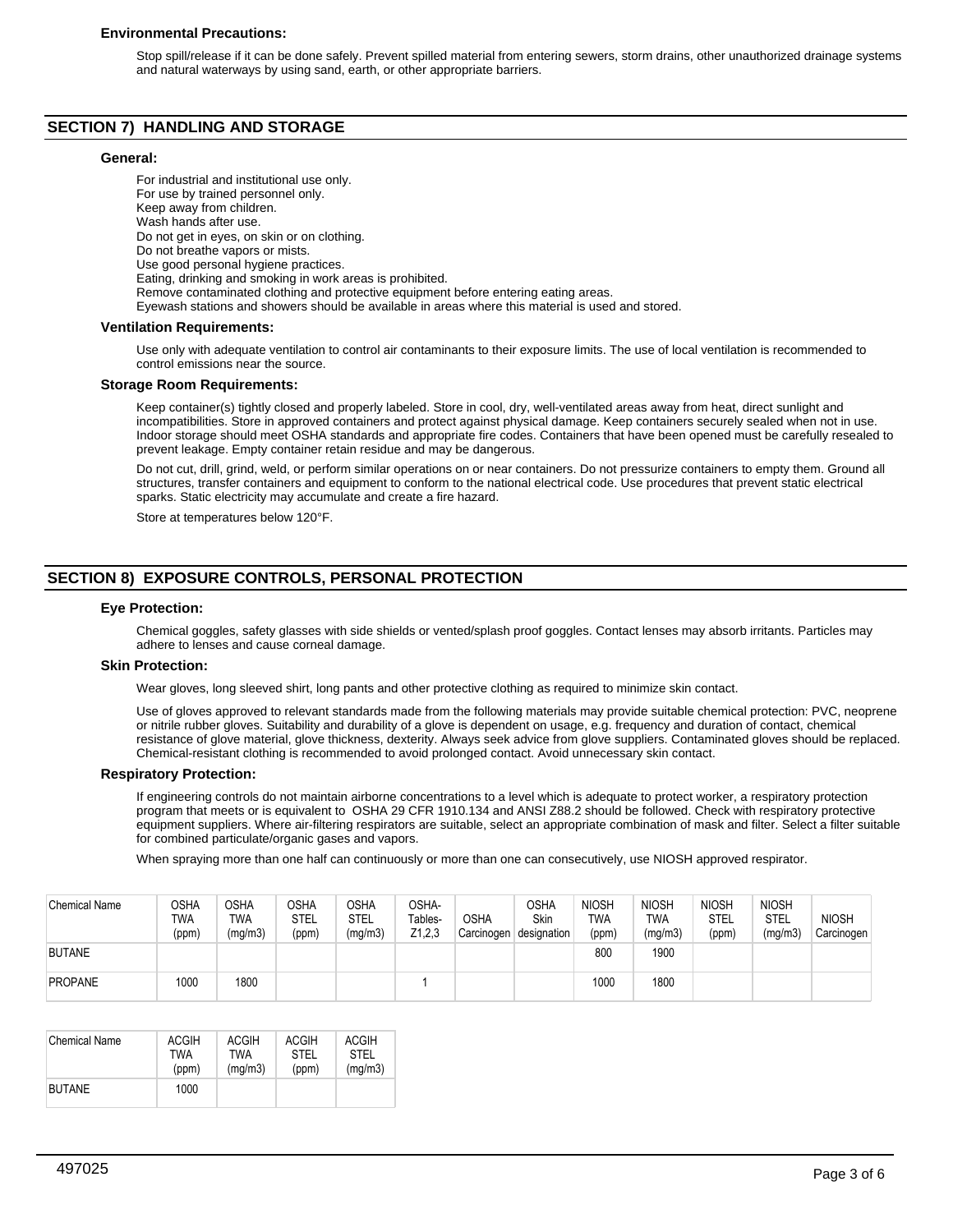Appendix F: Minimal Oxygen Content

# **SECTION 9) PHYSICAL AND CHEMICAL PROPERTIES**

## **Physical and Chemical Properties**

| Density                      | 1.83937 lb/gal    |
|------------------------------|-------------------|
| Density VOC                  | 0.09197 lb/gal    |
| % VOC                        | 5.00000%          |
| <b>VOC Actual</b>            | 0.09197 lb/gal    |
| <b>VOC Actual</b>            | 11.02058 g/l      |
| Appearance                   | N.A.              |
| <b>Odor Threshold</b>        | N.A.              |
| <b>Odor Description</b>      | N.A.              |
| pH                           | 11                |
| <b>Water Solubility</b>      | Soluble           |
| Flammability                 | Will not burn     |
| Flash Point Symbol           | N.A.              |
| Flash Point                  | N.A.              |
| Viscosity                    | N.A.              |
| Lower Explosion Level        | N.A.              |
| <b>Upper Explosion Level</b> | N.A.              |
| <b>Melting Point</b>         | N.A.              |
| Vapor Density                | Slower than ether |
| <b>Freezing Point</b>        | N.A.              |
| Low Boiling Point            | N.A.              |
| High Boiling Point           | N.A.              |
| Decomposition Pt             | N.A.              |
| Auto Ignition Temp           | N.A.              |
| <b>Evaporation Rate</b>      | Slower than ether |

# **SECTION 10) STABILITY AND REACTIVITY**

## **Stability:**

Stable.

## **Conditions to Avoid:**

High temperatures.

# **Incompatible Materials:**

None known.

# **Hazardous Reactions/Polymerization:**

Will not occur.

# **Hazardous Decomposition Products:**

In fire, will decompose to carbon dioxide, carbon monoxide.

# **SECTION 11) TOXICOLOGICAL INFORMATION**

## **Skin Corrosion/Irritation:**

Overexposure will cause defatting of skin.

## **Serious Eye Damage/Irritation:**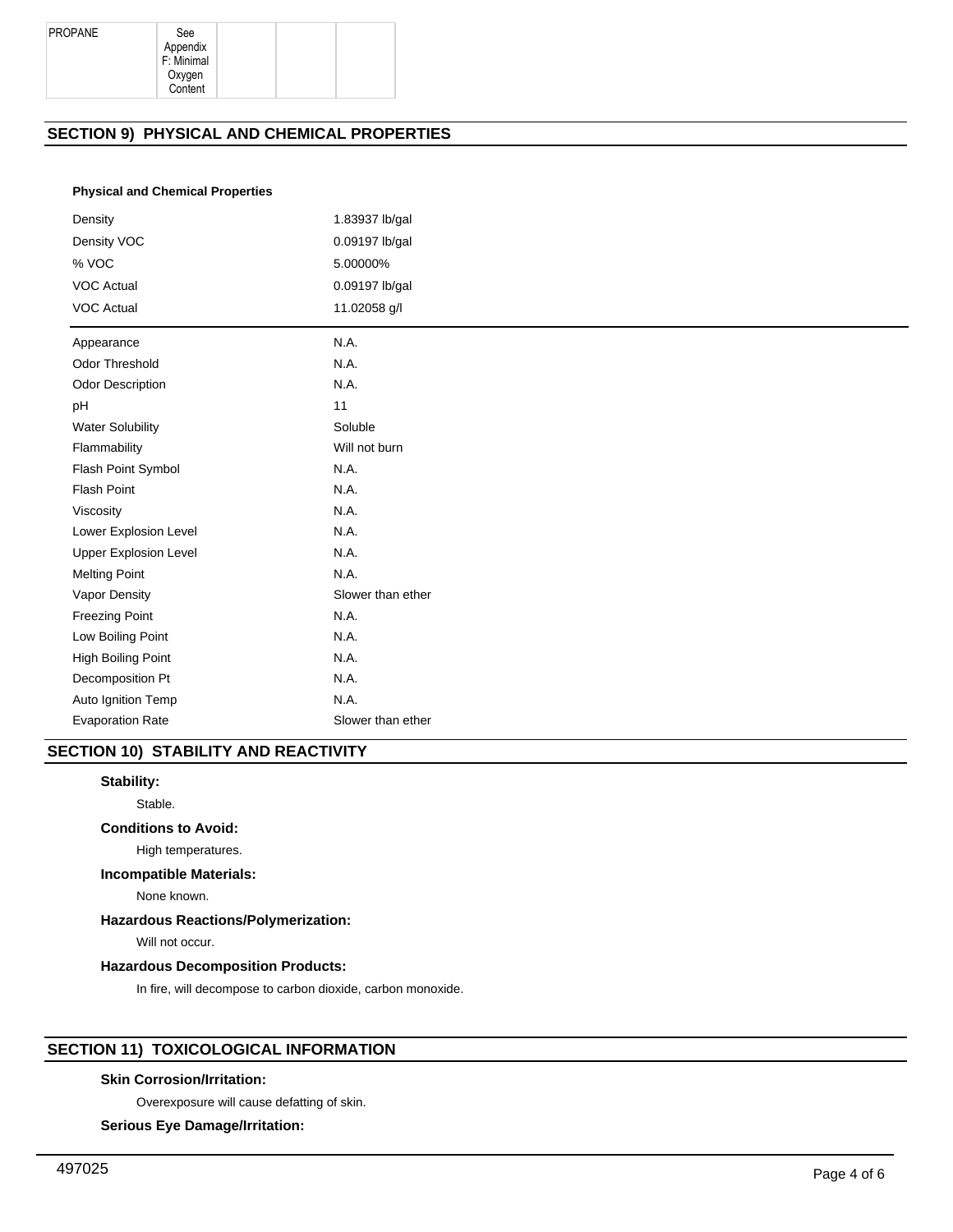Overexposure will cause redness and burning sensation.

## **Carcinogenicity:**

No data available

## **Germ Cell Mutagenicity:**

No data available

## **Reproductive Toxicity:**

No data available

## **Respiratory/Skin Sensitization:**

## No data available

## **Specific Target Organ Toxicity - Single Exposure:**

No data available

## **Specific Target Organ Toxicity - Repeated Exposure:**

No data available

## **Aspiration Hazard:**

No data available

## **Acute Toxicity:**

Inhalation: effect of overexposure include irritation of respiratory tract, headache, dizziness, nausea, and loss of coordination. Extreme overexposure may result in unconsciousness and possibly death.

## 0000106-97-8 BUTANE

LC50 (mouse): 202000 ppm (481000 mg/m3) (4-hour exposure); cited as 680 mg/L (2-hour exposure) (9) LC50 (rat): 276000 ppm (658000 mg/m3) (4-hour exposure); cited as 658 mg/L (4- hour exposure) (9)

## **SECTION 12) ECOLOGICAL INFORMATION**

## **Toxicity:**

No data available.

## **Persistence and Degradability:**

No data available.

#### **Bio-Accumulative Potential:**

No data available.

# **Mobility in Soil:**

No data available.

## **Other Adverse Effects:**

No data available.

# **SECTION 13) DISPOSAL CONSIDERATIONS**

#### **Water Disposal:**

Under RCRA, it is the responsibility of the user of the product, to determine a the time of disposal whether the product meets RCRA criteria for hazardous waste. Waste management should be in full compliance with federal, state, and local laws.

Empty containers retain product residue which may exhibit hazards of material, therefore do not pressurize, cut, glaze, weld or use for any other purposes. Return drums to reclamation centers for proper cleaning and reuse.

## **SECTION 14) TRANSPORT INFORMATION**

## **U.S. DOT Information:**

Consumer Commodity, ORM-D

#### **IMDG Information:**

Consumer Commodity, ORM-D